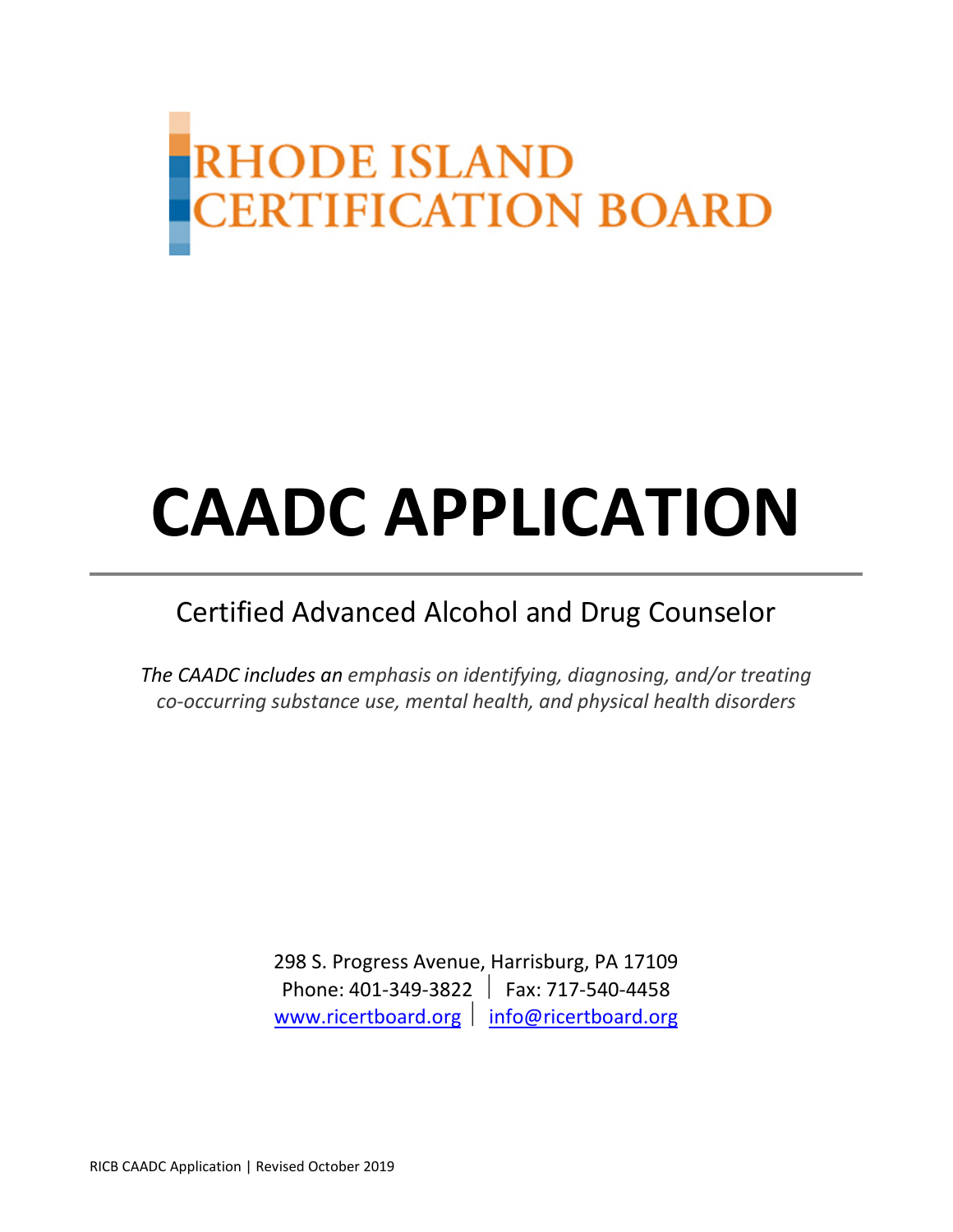# **APPLICATION INSTRUCTIONS – READ CAREFULLY**

Prior to submitting your application, you must have all requirements completed and documented. Use the table below as a guide for gathering your documentation.

**Do not submit any documentation with your application that is not listed on the table or the application unless specifically instructed by a staff member. Do not submit your application until you have completed the application requirements.**

| <b>REQUIREMENT</b>                              | <b>DOCUMENTATION</b>                                                    |  |
|-------------------------------------------------|-------------------------------------------------------------------------|--|
| Application Page with payment                   | Page 7<br>$\bullet$                                                     |  |
| <b>Experience &amp; Supervision Information</b> | Page 8<br>٠                                                             |  |
|                                                 | Previous relevant employment documentation<br>$\bullet$<br>(if needed). |  |
| <b>Current Job Description</b>                  | Obtain from employer.<br>٠                                              |  |
| <b>Supervision Documentation Form</b>           | Page 9<br>٠                                                             |  |
| Education                                       | Official transcripts sent directly to Board<br>$\bullet$                |  |
|                                                 | Copies of trainings (if applicable)<br>$\bullet$                        |  |
| Acknowledgement & Release                       | Page 10, notarized<br>٠                                                 |  |
| <b>Disciplinary Actions?</b>                    | Include letter of explanation with application.<br>$\bullet$            |  |
| Convicted of a felony?                          | Include letter of explanation with application.<br>$\bullet$            |  |
| Company paying fee?                             | Include applicant name on payment.<br>$\bullet$                         |  |
| Copy entire application for records             |                                                                         |  |

#### **FOR APPLICANTS WHO HOLD A CURRENT CADC OR CCDP IN GOOD STANDING:**

| <b>REQUIREMENT</b>                  | <b>DOCUMENTATION</b>                                                        |  |
|-------------------------------------|-----------------------------------------------------------------------------|--|
| Application Page with payment       | Page 7                                                                      |  |
| <b>Current Job Description</b>      | Obtain from employer.                                                       |  |
| Education                           | Official Master's degree transcripts sent directly<br>$\bullet$<br>to Board |  |
| Acknowledgement & Release           | Page 10, notarized                                                          |  |
| <b>Disciplinary Actions?</b>        | Include letter of explanation with application.                             |  |
| Convicted of a felony?              | Include letter of explanation with application.                             |  |
| Company paying fee?                 | Include applicant name on payment.                                          |  |
| Copy entire application for records |                                                                             |  |

#### **TO SUBMIT YOUR APPLICATION, CHOOSE ONE OF THE FOLLOWING:**

- **1. Mail:** RICB, 298 S. Progress Avenue, Harrisburg, PA 17109
- **2. Email:** [info@ricertboard.org](mailto:info@ricertboard.org) *NOTE: Only PDFs are permitted. Photos of applications are not accepted.*
- **3. Fax:** 717-540-4458 *NOTE: faxing is an unreliable technology. Receiving a confirmation of fax does not indicate it has been received. To confirm receipt of your application, email [info@ricertboard.org.](mailto:info@ricertboard.org)*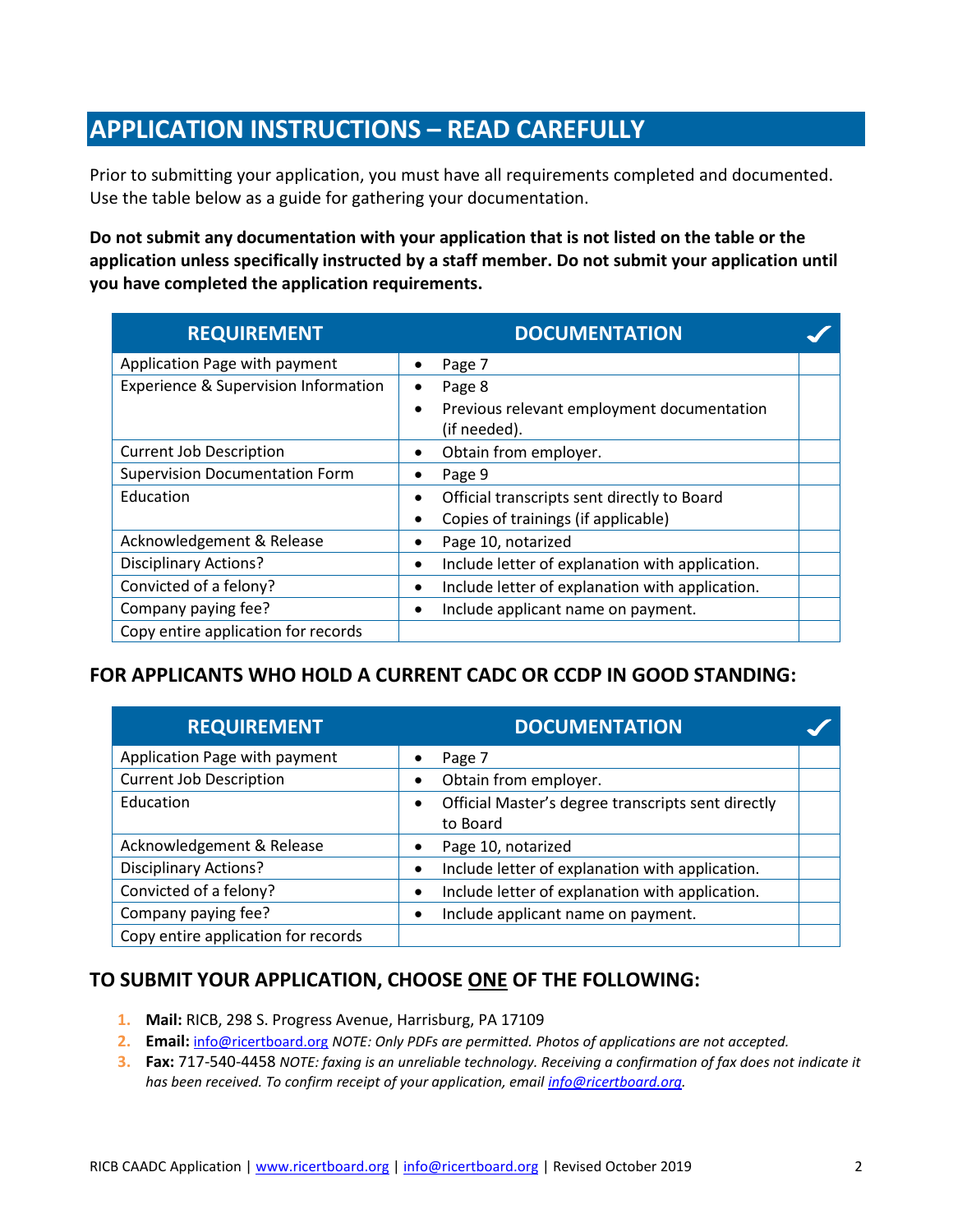#### **REVIEW & APPROVAL PROCESS**

- **1.** Application submitted to the Board. To confirm receipt of your application, you must email the Board at the above email address.
- **2.** Staff reviews application. Allow 5- 10 business days for review and processing of your application.
- **3.** Applicant will be emailed if there is any documentation missing from the application or there are questions regarding your application. It is imperative that you write your email legibly.
- **4.** Your application is considered approved when you receive an email to register for the examination.
- **5.** Follow all instructions to register for the examination provided to you in the email.
- **6.** If you have not heard from the Board regarding your application or received an email to register for the examination after 10 business days, email [info@ricertboard.org.](mailto:info@ricertboard.org)
- **7.** Once you pass the examination, you are certified.
- **8.** A certificate will be mailed to you automatically within 5-10 business days.

### **APPLICATION INFORMATION**

#### **APPEAL PROCESS**

The purpose of appeal is to determine if the Board accurately, adequately and fairly reviewed an application that is denied. A letter requesting an appeal must be sent to the Board in writing within 30 days of the notification of the Board's action. An applicant shall be considered notified three days after the relevant date of mailing. The written appeal will be sent to the Executive Committee who in turn will thoroughly review the entire application and materials to determine whether or not applicant should have been denied approval. The applicant will be notified in writing as to the findings of the Executive Committee.

#### **CERTIFICATION TIME PERIOD**

Certification encompasses two calendar years beginning on the date the applicant passes the examination. The certificate issued to the professional lists the following information: name of professional, credential name, date of issue, date of expiration and certification number.

#### **FELONIES & DISCIPLINARY ACTIONS**

While felonies and disciplinary actions from other certification/licensing entities may not prohibit certification, documentation is required to be submitted at the time of application. Certification through the Board does not mean a professional should not disclose this information to potential employers and does not in any way exonerate charges.

#### **INTERNATIONAL CERTIFICATES**

A seal will be added to your certificate indicating the international status of your certification. The International Certificate provides recognition of your status as an internationally certified substance use disorder professional. Original International Certificates are available for a fee directly from IC&RC at [www.internationalcredentialing.org.](http://www.internationalcredentialing.org/) RICB does not issue international certificates.

#### **REQUESTS TO CHANGE APPLICATION**

Professionals who wish to have their application re-reviewed for another credential the Board offers prior to taking the examination, or after an unsuccessful attempt at the examination will incur a \$50 application change/review fee.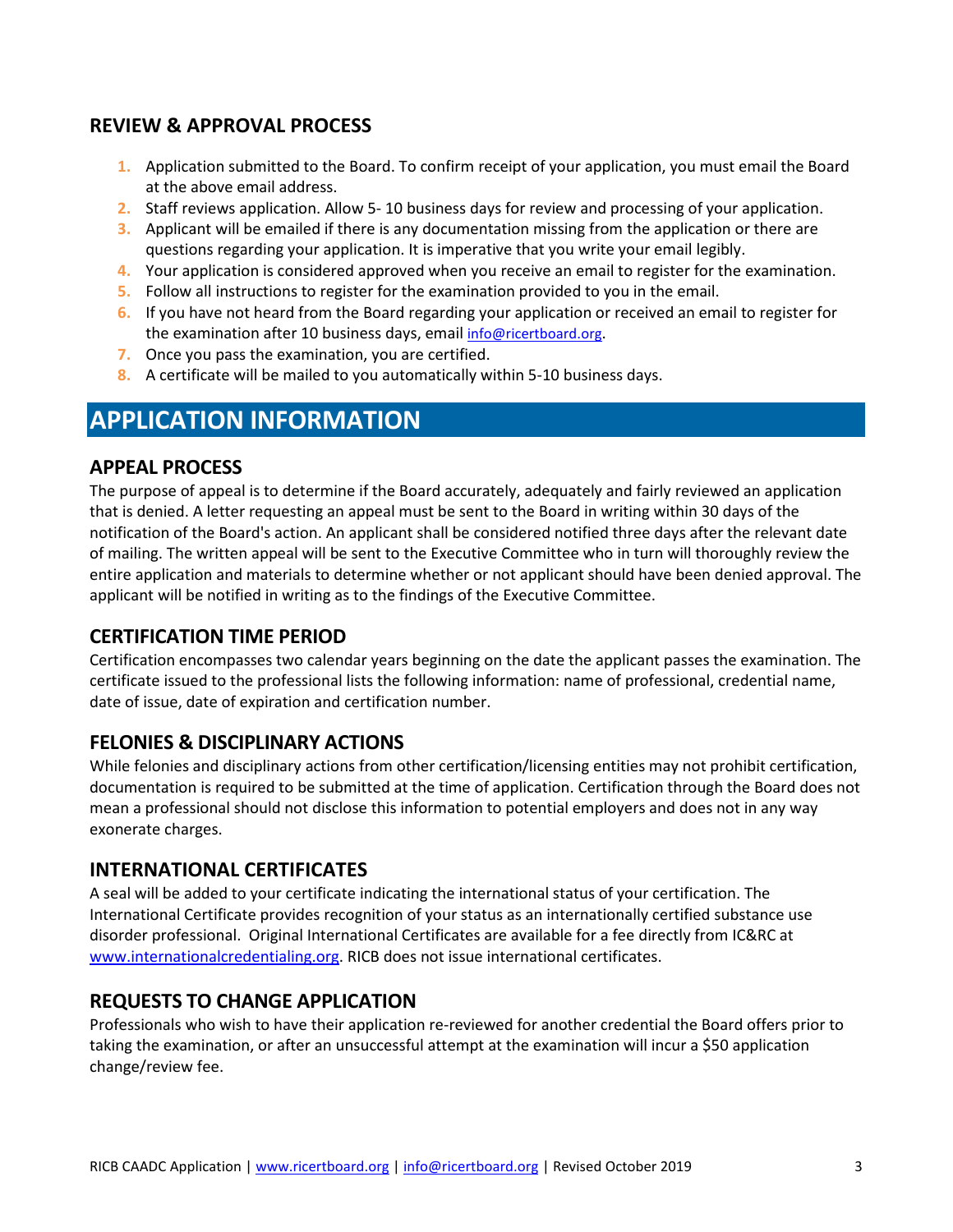#### **RECERTIFICATION**

To maintain the high standards of professional practice and to assure continuing awareness of new knowledge in the field, the Board requires recertification every two years. Professionals should review the Recertification Application for credential specific requirements listed on the Board website well in advance of their expiration date.

## **EXAMINATION INFORMATION**

#### **TYPE OF EXAMINATION**

The successful completion of an IC&RC exam is required. The examination is a computer based, 150 multiplechoice questions and offered on an on-demand basis at an approved testing site. There are several sites in the state. Candidates may choose the day, time and site.

#### **TIME PERMITTED**

Three hours are permitted to complete the examination.

#### **EXAMINATION CONTENT**

The examination is developed from the IC&RC Job Analysis which identify domains and tasks for competent practice.

#### **CANDIDATE GUIDE**

The domains, including the task statements per domain, sample exam questions, and a list of references from the IC&RC Job Analysis are included in the free Candidate Guide. Candidate Guides are available from the Board website.

#### **STUDY MATERIAL**

Professional study guides and practice exams have been published for the examination. Visit IC&RC's website for more information: [www.internationalcredentialing.org.](http://www.internationalcredentialing.org/)

#### **SPECIAL SITUATIONS & ACCOMMODATIONS**

Individuals with disabilities and/or religious obligations that require modifications in examination administration may request specific procedure changes in writing with official documentation to the Board no fewer than 60 days prior to their examination date. Contact the Board on what constitutes official documentation. The Board will plan for appropriate modifications to its procedures when documentation supports this need.

#### **CANCELLATION/RESCHEDULING POLICY**

Candidates are required to arrive on time for their examination. Candidates who arrive late will not be permitted to take the examination and will be charged a \$150.00 cancellation/rescheduling fee. Candidates who cancel or reschedule their examination less than five days prior to their scheduled date will be charged the full examination fee. Candidates who cancel or reschedule more than five days before their scheduled date will be charged a \$25.00 cancellation/rescheduling fee.

#### **RETESTING**

Candidates who fail the examination can retest after a 90 day wait period from the date of their last examination. Candidates will be sent instructions and fee information. Candidates have three (3) opportunities to retake an examination. If a candidate fails the examination four (4) times they must submit a study plan and wait one-year from the date of the final failed examination before they will be permitted to retest again.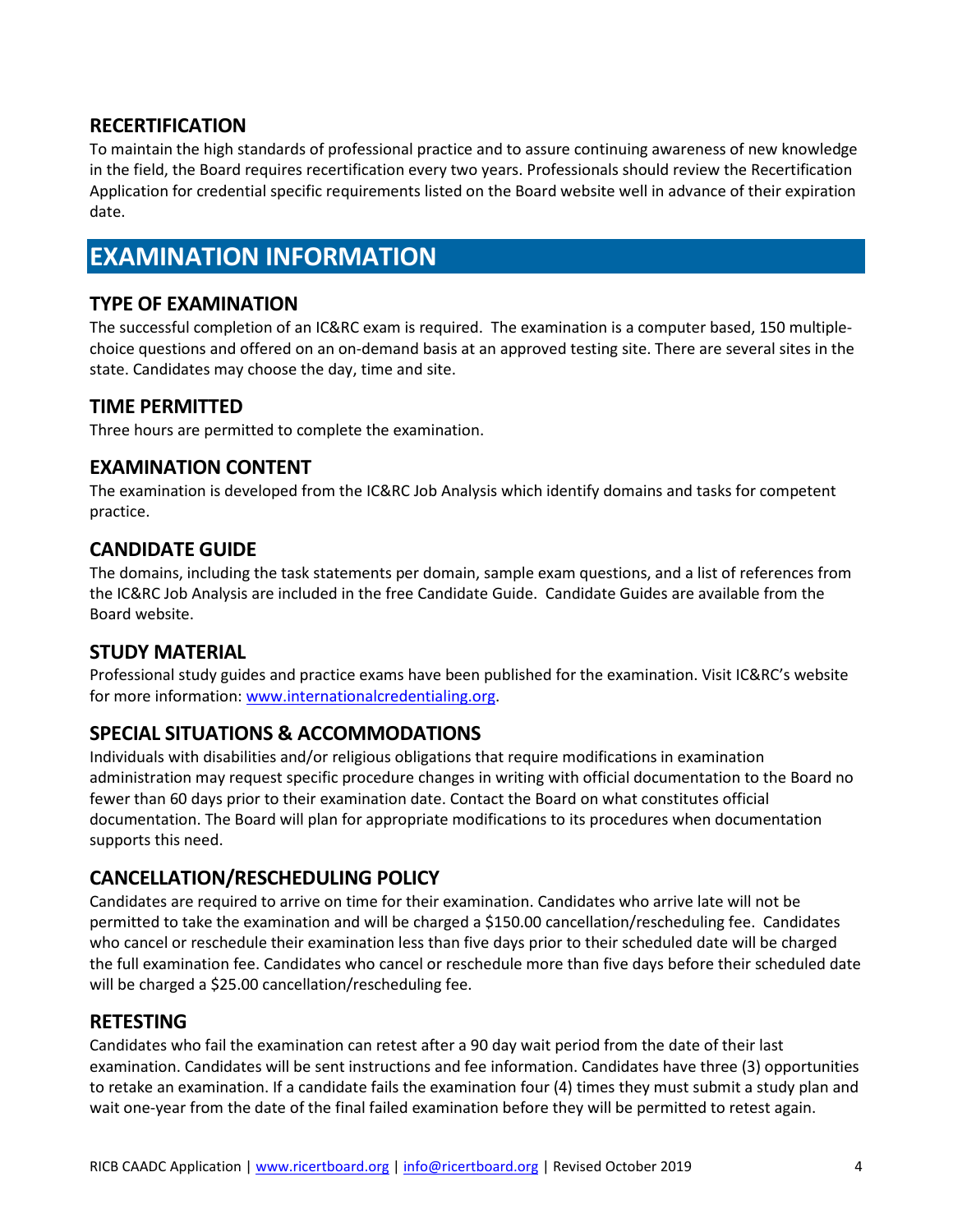## **CERTIFIED ADVANCED ALCOHOL & DRUG COUNSELOR REQUIREMENTS**

Prior to submitting your application, applicants must have all requirements completed and documented.

#### **DEGREE**

The degree must be from an accredited college/university that is recognized by the US Department of Education or the Council on Higher Education Accreditation. An official transcript sent directly from college/university is required. If the degree is from outside the United States a degree equivalency must be done by an organization that specializes in that process. The applicant is responsible for arranging this process and all costs.

Official transcripts are required and must be sent directly from college/university to the Board office. If your college/university uses an e-transcript system, they can be emailed directly to the Board. **It is recommended you request transcripts approximately three weeks prior to sending in your application.**

• Minimum Master's degree is required in a relevant field. If your degree is not in a relevant field, the applicant must apply for the CADC.

#### **EXPERIENCE & SUPERVISION**

Qualifying experience is defined as providing primary, direct, clinical, substance use disorder or co-occurring counseling to persons whose primary diagnosis is that of substance use disorder or providing supervision of said counseling. Applicant must have primary responsibility for providing substance use disorder counseling in an individual and/or group setting, preparing treatment plans, documenting client progress and is clinically supervised. Examples of positions that typically are not approved include: case managers, technicians, peer and recovery counselors/specialists, intake, admissions, etc.

The applicant must be currently employed in the qualifying position at the time of application. Only employment within the last seven (7) years may be counted towards the total experience requirement.

If the applicant's experience requirement is not fulfilled from their current employer, they must include a letter (on company letterhead) from previous employer(s) verifying their duties and dates employed with their application.

• **Experience:** one (1) year of full-time employment or 2000 hours of part-time of employment.

Supervision is a formal or informal process that is evaluative, clinical, and supportive. It can be provided by more than one person, it ensures quality of clinical care, and extends over time. Supervision includes observation, mentoring, coaching, evaluating, inspiring, and creating an atmosphere that promotes selfmotivation, learning, and professional development. In all aspects of the supervision process, ethical and diversity issues must be in the forefront.

• **Supervision:** 100 hours with a minimum of 10 hours in each domain. Hours may be included in the total experience requirement.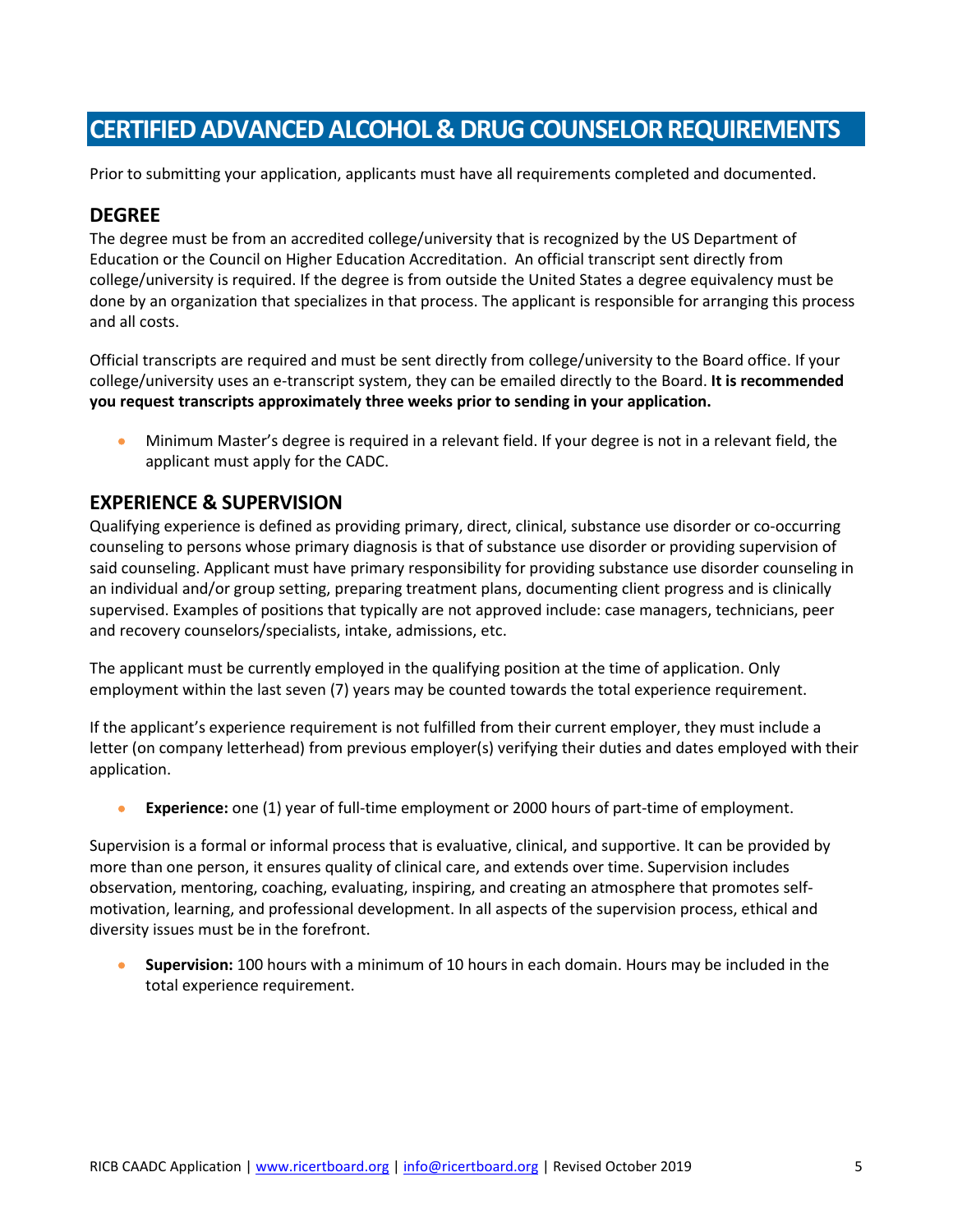#### **CURRENT JOB DESCRIPTION**

All applicants must include their current job description with their application. This document is provided by your employer and must be signed and dated by you and your supervisor. Job descriptions are reviewed as a part of experience verification. If your supervisor does not have your job description, you should contact your organization's Human Resource department. The Board does not provide the job description.

• **Current job description**: obtained from employer.

#### **EDUCATION**

Education is defined as formal, structured instruction in the form of workshops, trainings, seminars, inservices, college/university credit courses and online education. If you provide this type of education to other professionals, you may use it towards the education requirement with documentation from the organization or college/university. Most three-credit college/university courses are 45 hours. There is no time limit on the use of education for initial certification.

Education review is available prior to application submission with the use of the Education Review Form on the Board website.

- **Education:** 180 total hours of education relevant to the field of substance use disorders and cooccurring disorders.
	- **o** Six (6) of the hours must be in professional ethics and responsibilities that are specific to behavioral health. Ethics courses that are in business, philosophy, religion, etc. are not accepted.
	- **o** Six (6) of the hours must be in confidentiality that includes 42 CFR and its relationship to HIPAA and other confidentiality laws.
	- **o** Six (6) of the hours must be in communicable diseases.
	- **o** Six (6) of the hours must be in medication assisted treatment.

#### **EXAMINATION**

Applicant must pass the IC&RC Examination for Advanced Alcohol and Drug Counselors.

- **Domains**
	- **1.** Screening, Assessment, & Engagement
	- **2.** Treatment Planning, Collaboration, & Referral
	- **3.** Counseling & Education
	- **4.** Professional & Ethical Responsibilities

#### **FEES**

The application fee may be paid by check, money order or with VISA, MasterCard, Discover or American Express. One-half of the application fee is refundable if application is denied or cancelled prior to the examination. No refund will be issued if application is denied or cancelled after examination. If an employer or organization is paying the application fee, they must include the applicants name with the payment. Failure to include the applicants name will result in delay in approval of the application.

- **Application Fee:** \$250/\$350 *(fee must accompany application and materials)*
	- **o** Application fee is \$250 for applicants with a current CADC or CCDP in good standing.
- **Retest Fee:** \$150
- **Exam Cancellation Fee:** \$150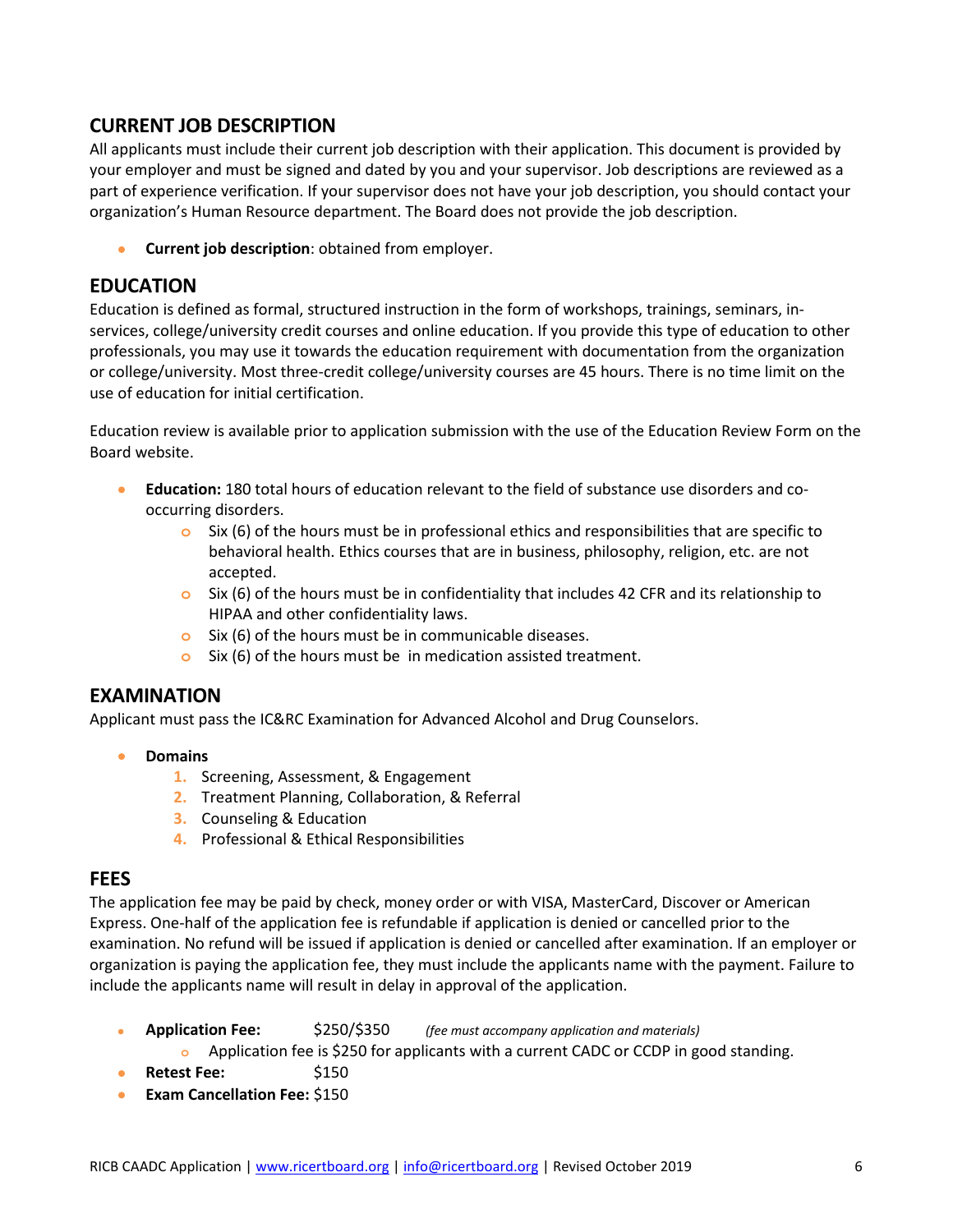# **RICB APPLICATION FOR CAADC**

*Form can be completed and saved. You may then print the appropriate pages to submit to RICB.*

#### **TYPE OR PRINT LEGIBLY**

| Name:                                                                                                                                                                                           | Print your name as it should appear on your certificate. Credentials and degrees will not be printed. |                                                                                |                                                                                                       |  |                                                                                                                             |  |
|-------------------------------------------------------------------------------------------------------------------------------------------------------------------------------------------------|-------------------------------------------------------------------------------------------------------|--------------------------------------------------------------------------------|-------------------------------------------------------------------------------------------------------|--|-----------------------------------------------------------------------------------------------------------------------------|--|
|                                                                                                                                                                                                 |                                                                                                       |                                                                                |                                                                                                       |  |                                                                                                                             |  |
|                                                                                                                                                                                                 | Home Address:                                                                                         |                                                                                | <u> 1980 - Johann Barnett, fransk politik (d. 1980)</u>                                               |  |                                                                                                                             |  |
|                                                                                                                                                                                                 |                                                                                                       |                                                                                |                                                                                                       |  |                                                                                                                             |  |
| Email:                                                                                                                                                                                          |                                                                                                       |                                                                                |                                                                                                       |  |                                                                                                                             |  |
|                                                                                                                                                                                                 |                                                                                                       |                                                                                | PRINT LEGIBLY: EMAIL IS OUR PRIMARY WAY OF COMMUNICATING WITH YOU.                                    |  |                                                                                                                             |  |
|                                                                                                                                                                                                 | College/University:                                                                                   |                                                                                |                                                                                                       |  |                                                                                                                             |  |
|                                                                                                                                                                                                 |                                                                                                       |                                                                                |                                                                                                       |  |                                                                                                                             |  |
|                                                                                                                                                                                                 |                                                                                                       |                                                                                |                                                                                                       |  |                                                                                                                             |  |
|                                                                                                                                                                                                 | If yes, provide full details on a separate sheet.                                                     |                                                                                |                                                                                                       |  | Have you ever received any disciplinary action from another certification/licensing authority? $\Box$ Yes $\Box$ No         |  |
| Have you read and understood the RICB Code of Ethical Conduct? $\square$ Yes $\square$ No<br>The Code of Ethical Conduct is located at www.ricertboard.org, and click on Ethics.                |                                                                                                       |                                                                                |                                                                                                       |  |                                                                                                                             |  |
|                                                                                                                                                                                                 |                                                                                                       | <b>Military Experience:</b> $\Box$ Not Applicable $\Box$ Active $\Box$ Veteran |                                                                                                       |  |                                                                                                                             |  |
| Ethnicity: □ American Indian or Alaska Native □ Asian □ Black or African American □ Caucasian □ Hispanic □ Latino                                                                               |                                                                                                       |                                                                                |                                                                                                       |  |                                                                                                                             |  |
| Employment plans for the next two years: $\Box$ Increase Hours $\Box$ Decrease Hours $\Box$ No Change $\Box$ Seek Advancement<br>$\Box$ Retire $\Box$ Move to a different career $\Box$ Unknown |                                                                                                       |                                                                                |                                                                                                       |  |                                                                                                                             |  |
|                                                                                                                                                                                                 | <b>PAYMENT INFORMATION</b>                                                                            |                                                                                |                                                                                                       |  |                                                                                                                             |  |
|                                                                                                                                                                                                 |                                                                                                       |                                                                                |                                                                                                       |  | Do you have a current CADC or CCDP in good standing? $\Box$ Yes $\Box$ No If yes, the fee is \$250; if no, the fee is \$350 |  |
| <b>APPLICATION FEE CHECK ONE:</b> $\Box$ \$250 $\Box$ \$350 RICB will charge the correct amount upon approval of application.                                                                   |                                                                                                       |                                                                                |                                                                                                       |  |                                                                                                                             |  |
|                                                                                                                                                                                                 |                                                                                                       |                                                                                | FEE CAN BE PAID USING ONE OF THE FOLLOWING (CHECK ONE):                                               |  |                                                                                                                             |  |
|                                                                                                                                                                                                 | Checks & Money Orders made payable to RICB                                                            |                                                                                | $\Box$ Check $\Box$ Money Order $\Box$ VISA $\Box$ MasterCard $\Box$ Discover $\Box$ American Express |  |                                                                                                                             |  |
|                                                                                                                                                                                                 |                                                                                                       |                                                                                |                                                                                                       |  |                                                                                                                             |  |
| Sec. Code:                                                                                                                                                                                      |                                                                                                       |                                                                                |                                                                                                       |  |                                                                                                                             |  |
|                                                                                                                                                                                                 | <b>Billing address:</b><br>(If different than Home Address)                                           |                                                                                |                                                                                                       |  |                                                                                                                             |  |
|                                                                                                                                                                                                 |                                                                                                       |                                                                                |                                                                                                       |  |                                                                                                                             |  |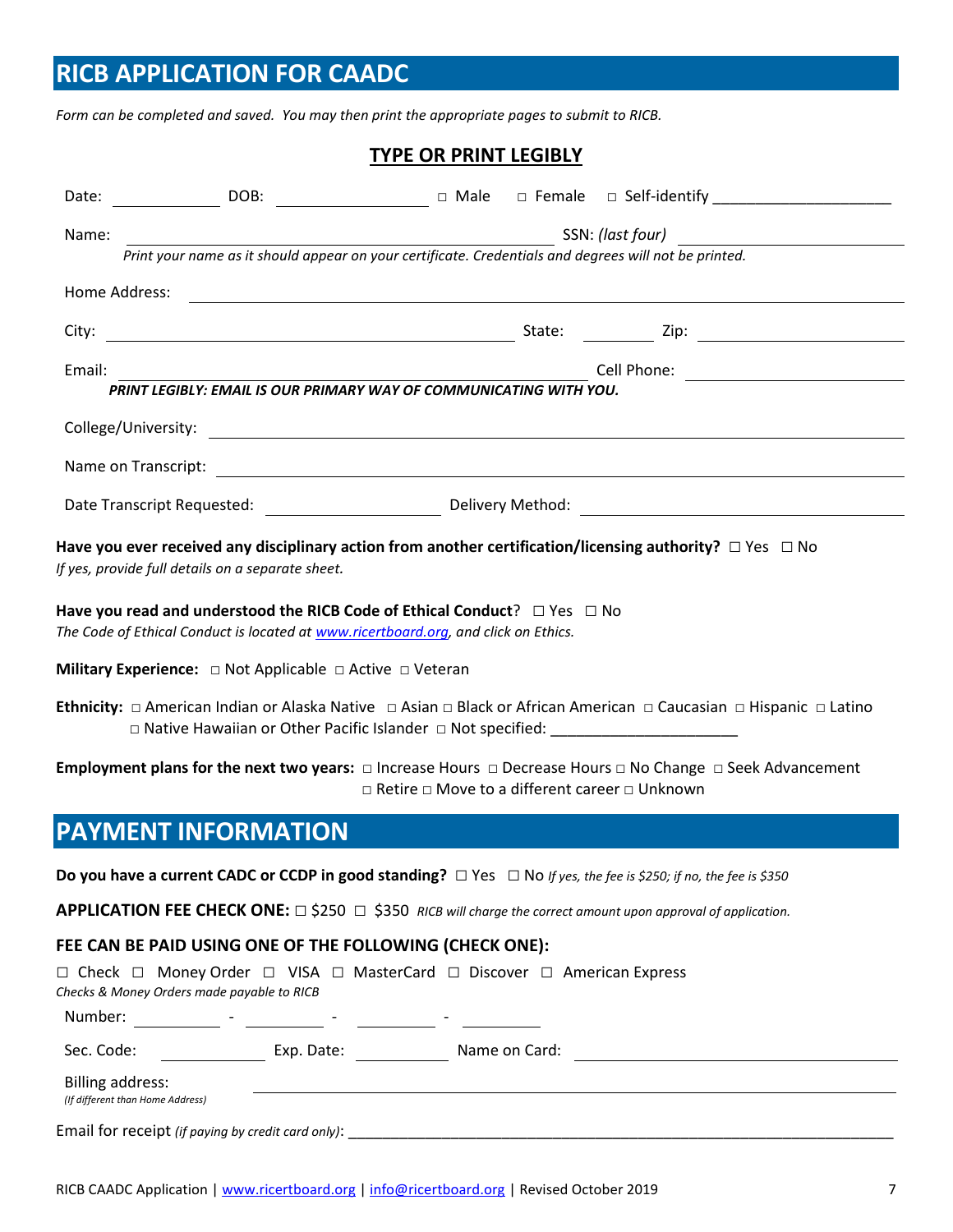# **CAADC APPLICATION: EXPERIENCE & SUPERVISION INFORMATION**

#### **CURRENT EMPLOYMENT INFORMATION**

| Employer Name:                                                                                                                   |                                                                                                                                                                                                                                                                       |
|----------------------------------------------------------------------------------------------------------------------------------|-----------------------------------------------------------------------------------------------------------------------------------------------------------------------------------------------------------------------------------------------------------------------|
| <b>Employer City:</b>                                                                                                            | Zip:<br><u> 1980 - Johann Barn, mars ann an t-Amhain Aonaich an t-Aonaich an t-Aonaich ann an t-Aonaich ann an t-Aonaich</u><br><u> 1989 - Johann Barn, fransk politik (d. 1989)</u>                                                                                  |
|                                                                                                                                  |                                                                                                                                                                                                                                                                       |
|                                                                                                                                  |                                                                                                                                                                                                                                                                       |
|                                                                                                                                  |                                                                                                                                                                                                                                                                       |
| must be included with your application.                                                                                          | Do you need to document previous employment to fulfill the experience requirement? $\Box$ Yes $\Box$ No<br>If yes, complete the section below AND submit a letter (on company letterhead) from previous employer(s) verifying your duties and dates employed          |
| DOCUMENTATION REQUIREMENT FOR EXPERIENCE.                                                                                        | DO NOT SUBMIT A RESUME WITH YOUR APPLICATION. IT WILL NOT BE REVIEWED AND IT DOES NOT FULFILL THE                                                                                                                                                                     |
| <b>CURRENT SUPERVISOR INFORMATION</b>                                                                                            |                                                                                                                                                                                                                                                                       |
|                                                                                                                                  | Immediate Supervisor Name: 2008 2009 2010 2020 2021 2022 2023 2024 2022 2023 2024 2022 2023 2024 2022 2023 2024                                                                                                                                                       |
|                                                                                                                                  |                                                                                                                                                                                                                                                                       |
| <u> 1989 - Johann Stoff, deutscher Stoffen und der Stoffen und der Stoffen und der Stoffen und der Stoffen und der</u><br>Email: | Phone:                                                                                                                                                                                                                                                                |
|                                                                                                                                  |                                                                                                                                                                                                                                                                       |
| submitted with your application.                                                                                                 | Do you have more than one supervisor or need to document supervision from a previous employer? $\Box$ Yes $\Box$ No<br>If yes, provide copies of the CAADC Application: Supervision Documentation Form (page 9) to all supervisors. Multiple supervision forms can be |
|                                                                                                                                  | <b>PREVIOUS EMPLOYMENT INFORMATION (IF APPLICABLE)</b> - LETTER (ON COMPANY LETTERHEAD) FROM                                                                                                                                                                          |
|                                                                                                                                  | PREVIOUS EMPLOYER(S) VERIFYING YOUR DUTIES & DATES EMPLOYED MUST BE INCLUDED WITH YOUR APPLICATION.                                                                                                                                                                   |
| <b>Organization Name:</b>                                                                                                        | <u> 1980 - Johann Barbara, martxa alemaniar arg</u>                                                                                                                                                                                                                   |
| Organization City:                                                                                                               | Zip:<br><u> 1980 - Johann Barbara, martxa alemaniar a</u>                                                                                                                                                                                                             |
|                                                                                                                                  |                                                                                                                                                                                                                                                                       |
| Start Date in Position:                                                                                                          | <u> 2000 - Andrea Andrewski, politik američki politik († 18. února 18. december - 18. december - 18. december - 1</u>                                                                                                                                                 |
|                                                                                                                                  |                                                                                                                                                                                                                                                                       |
|                                                                                                                                  |                                                                                                                                                                                                                                                                       |
|                                                                                                                                  |                                                                                                                                                                                                                                                                       |
|                                                                                                                                  | Applicant Position/Title: 2002/06/2012 20:00:00 20:00:00 20:00:00 20:00:00 20:00:00 20:00:00 20:00:00 20:00:00                                                                                                                                                        |
| Start Date in Position:                                                                                                          | <u> 1999 - Johann Harry Harry Harry Harry Harry Harry Harry Harry Harry Harry Harry Harry Harry Harry Harry Harry H</u>                                                                                                                                               |
|                                                                                                                                  |                                                                                                                                                                                                                                                                       |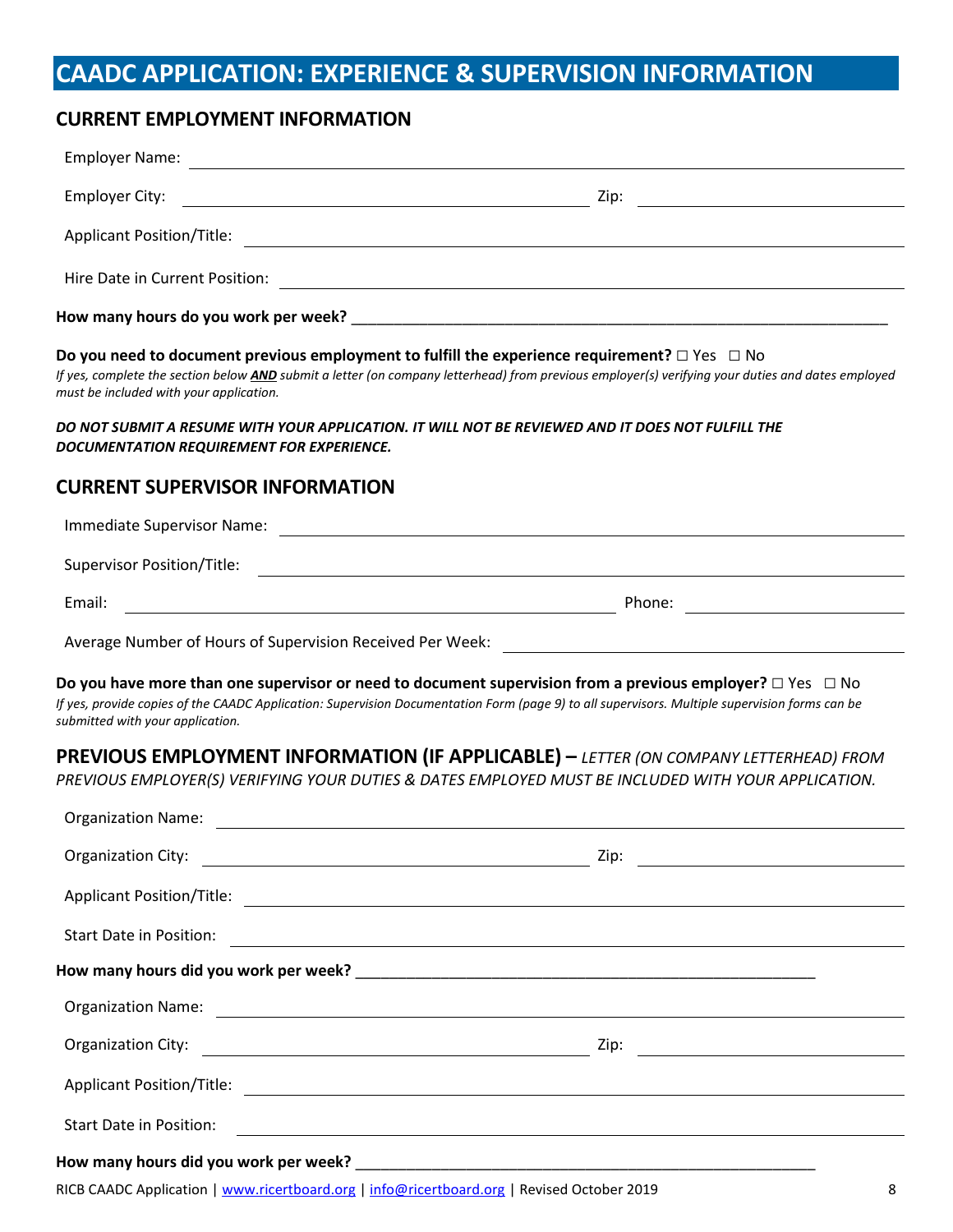# **CAADC APPLICATION: SUPERVISION DOCUMENTATION FORM**

#### **Form to be completed by Applicant's current and/or previous clinical supervisor(s).**

This form is not intended to document all experience or supervision hours of the applicant, rather the minimum hours required for the certification. Please note: the standard hours accepted for clinical supervision is two (2) hours per week. If you document more than that for the applicant (your supervisee) you will need to provide documentation to the Board for the hours to be accepted. This will delay the approval of your supervisee's application.

Supervision is a formal or informal process that is evaluative, clinical, and supportive. It can be provided by more than one person, it ensures quality of clinical care, and extends over time. Supervision includes observation, mentoring, coaching, evaluating, inspiring, and creating an atmosphere that promotes self-motivation, learning, and professional development. In all aspects of the supervision process, ethical and diversity issues must be in the forefront.

Applicant Name:

#### **CLINICAL SUPERVISOR INFORMATION**

| Name:                                                                 |        |  |
|-----------------------------------------------------------------------|--------|--|
| Position/Title:<br><u> 1989 - John Stein, Amerikaansk politiker (</u> |        |  |
| Licenses, Certifications and/or Degrees:                              |        |  |
| Email:                                                                | Phone: |  |
| <b>Employer Name:</b>                                                 |        |  |
| Employer City:                                                        | Zip:   |  |

#### **CLINICAL SUPERVISION DOCUMENTATION**

#### **Clinical Supervision was provided in the following Domains (check all that apply):**

| <b>DOMAIN:</b>                                        | <b>NUMBER OF HOURS:</b> |
|-------------------------------------------------------|-------------------------|
| $\Box$ Screening, Assessment, & Engagement            |                         |
| $\Box$ Treatment Planning, Collaboration, & Referral  |                         |
| $\Box$ Counseling & Education                         |                         |
| $\Box$ Professional & Ethical Responsibilities        |                         |
| <b>TOTAL NUMBER OF HOURS OF CLINICAL SUPERVISION:</b> |                         |

#### **Supervisor Attestation:**

I attest that the above-named applicant is providing primary, direct, clinical, substance use disorder or co-occurring counseling to persons whose primary diagnosis is that of substance use disorders or providing supervision of said counseling. They have primary responsibility for providing counseling in an individual and/or group setting, preparing treatment plans, documenting client progress and is clinically supervised. **Current employers:** I have provided the applicant with their job description, reviewed it with them, signed and dated it. **Previous employers (if applicable):** I have provided the applicant with a letter (on company letterhead) listing and verifying their duties and dates employed.

\_\_\_\_\_\_\_\_\_\_\_\_\_\_\_\_\_\_\_\_\_\_\_\_\_\_\_\_\_\_\_\_\_\_\_\_\_\_\_\_\_\_\_\_\_\_\_\_\_\_\_\_\_\_ \_\_\_\_\_\_\_\_\_\_\_\_\_\_\_\_\_\_\_\_\_\_\_\_\_\_\_\_\_\_\_\_\_\_\_\_\_\_\_

Supervisor Signature **Date** Date of *Supervisor Signature* Date of *Date* Date of *Date*